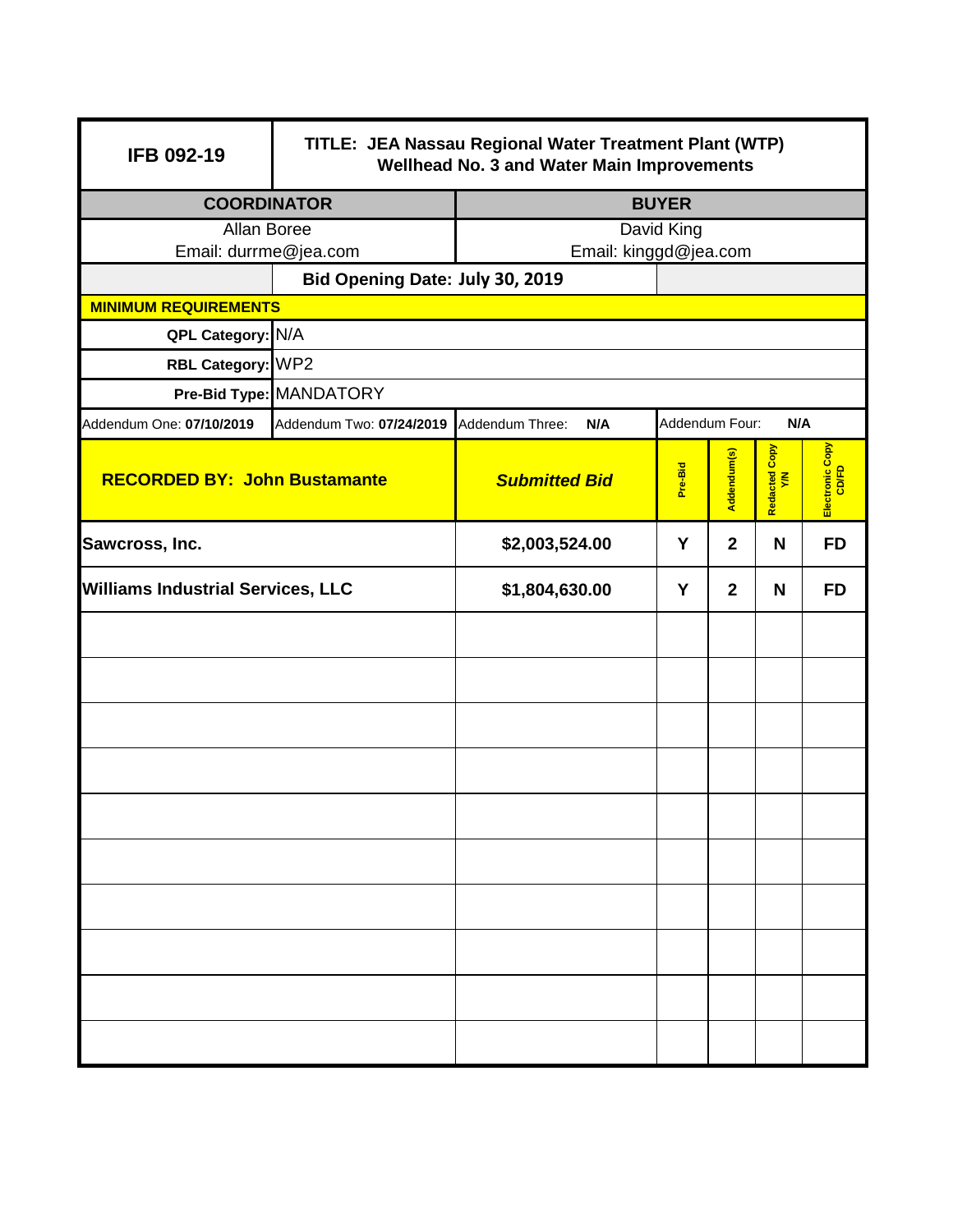| <b>IFB 110-19</b>                               | TITLE: Lakeshore Water Treatment Plant (WTP)<br><b>Wellhead No. 2 Rehabilitation</b> |                        |                |             |                                |                 |
|-------------------------------------------------|--------------------------------------------------------------------------------------|------------------------|----------------|-------------|--------------------------------|-----------------|
|                                                 | <b>COORDINATOR</b><br><b>BUYER</b>                                                   |                        |                |             |                                |                 |
| <b>Brian Gaines</b>                             |                                                                                      | David King             |                |             |                                |                 |
| Email: gainba@jea.com                           |                                                                                      | Email: kinggd@jea.com  |                |             |                                |                 |
|                                                 | Bid Opening Date: July 30, 2019                                                      |                        |                |             |                                |                 |
| <b>MINIMUM REQUIREMENTS</b>                     |                                                                                      |                        |                |             |                                |                 |
| QPL Category: N/A                               |                                                                                      |                        |                |             |                                |                 |
| RBL Category: WP1                               |                                                                                      |                        |                |             |                                |                 |
|                                                 | Pre-Bid Type: MANDATORY                                                              |                        |                |             |                                |                 |
| Addendum One: 07/24/2019                        | Addendum Two:<br>N/A                                                                 | Addendum Three:<br>N/A | Addendum Four: |             | N/A                            |                 |
| <b>RECORDED BY: John Bustamante</b>             |                                                                                      | <b>Submitted Bid</b>   | Pre-Bid        | Addendum(s) | Redacted Copy<br>$\tilde{\xi}$ | Electronic Copy |
| Petticoat-Schmitt Civil Contractors, Inc.       |                                                                                      | \$369,845.00           | Y              | 1           | N                              | CD              |
| Sawcross, Inc.                                  |                                                                                      | \$366,000.00           | Y              | 1           | N                              | <b>FD</b>       |
| <b>Williams Industrial Services Group, Inc.</b> |                                                                                      | \$401,099.00           | Y              | 1           | N                              | <b>FD</b>       |
|                                                 |                                                                                      |                        |                |             |                                |                 |
|                                                 |                                                                                      |                        |                |             |                                |                 |
|                                                 |                                                                                      |                        |                |             |                                |                 |
|                                                 |                                                                                      |                        |                |             |                                |                 |
|                                                 |                                                                                      |                        |                |             |                                |                 |
|                                                 |                                                                                      |                        |                |             |                                |                 |
|                                                 |                                                                                      |                        |                |             |                                |                 |
|                                                 |                                                                                      |                        |                |             |                                |                 |
|                                                 |                                                                                      |                        |                |             |                                |                 |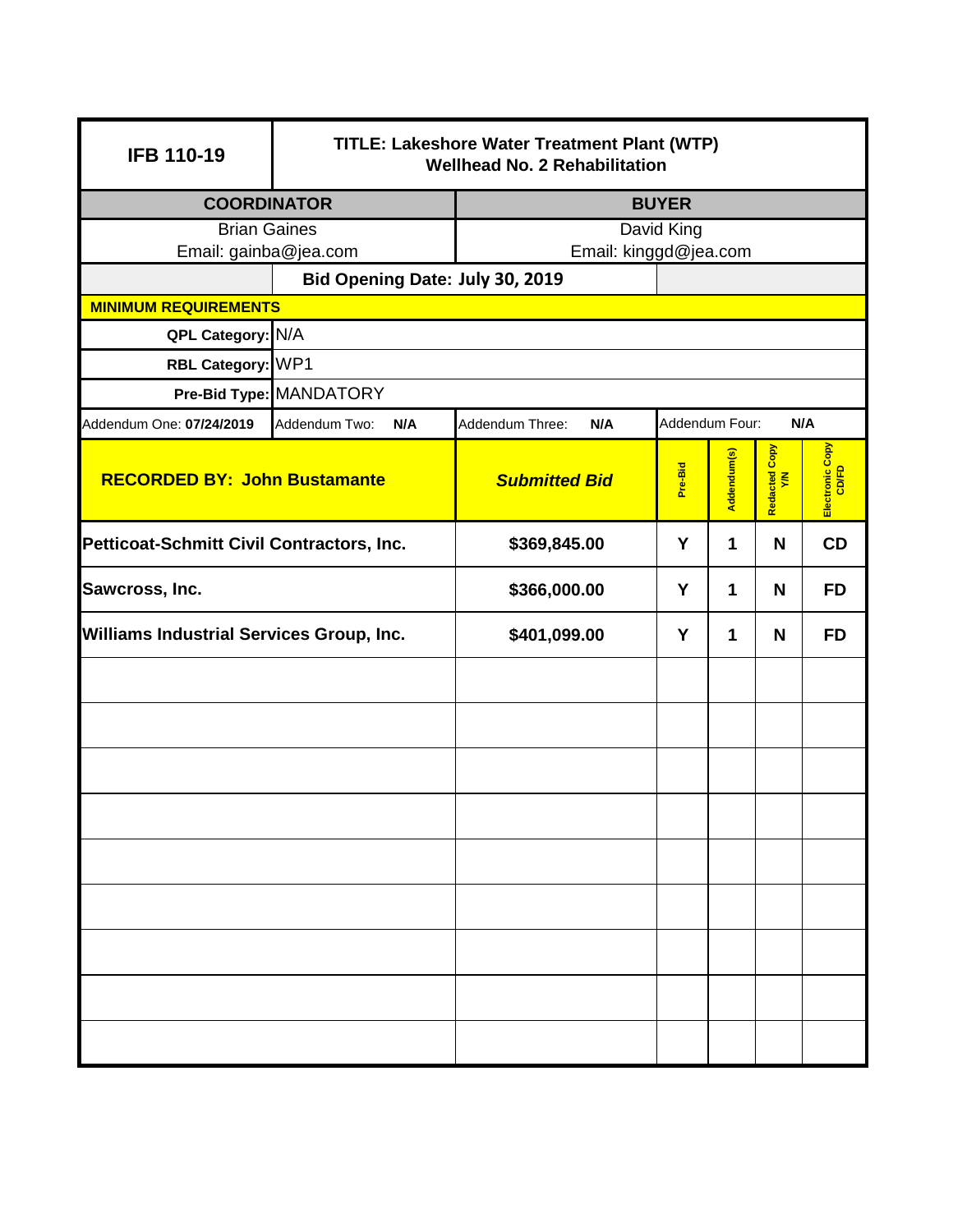| <b>TABULATION FORM</b>                            |                                               |                                                |                                        |                           |  |
|---------------------------------------------------|-----------------------------------------------|------------------------------------------------|----------------------------------------|---------------------------|--|
| Type and Number: IFB 111-19                       | TITLE: NGS Unit 3 Isolated Phase Bus Cleaning |                                                |                                        |                           |  |
| Opening Date: 7/30/19; 7/23/19                    | RBL/QPL Cat: N/A                              | SAFETY: Yes<br>ADV: 6/19/19<br>JSEB: Optional  |                                        |                           |  |
| Pre-Meeting Date: 06/26/2019                      | <b>Pre-Meeting Mandatory</b>                  | <b>Category Manager: Lisa Pleasants</b>        |                                        |                           |  |
| Pre-Meeting Time: 3:00 p.m.                       | Mandatory                                     |                                                | Buyer: Rodney Lovgren - lovgrd@jea.com |                           |  |
| Location: NGS 4377 Heckscher Drive, 32226         |                                               | Project Manager: Theron Colbert colbte@jea.com |                                        |                           |  |
|                                                   |                                               | NTP:                                           | <b>Award Date:</b>                     |                           |  |
| Adden 1: 6/24/19                                  | Adden 2: 6/28/19                              | Adden 3:07/12/19                               | Adden 4: 7/17/19                       | Adden 5:                  |  |
| Adden 6:                                          | Adden 7:                                      | Adden 8:                                       | Adden 9:                               | Adden 10:                 |  |
| <b>COMPANY NAME</b>                               | <b>SUBMITTED BID</b>                          | <b>PRE-MEETING ATTENDANCE</b>                  | <b>ADDENDUM</b><br><b>ACKNOWLEDGED</b> | <b>ELECTRONIC VERSION</b> |  |
| <b>Electrical Builders, Inc.</b>                  | \$438,281.00                                  | Yes                                            | 4                                      | <b>FD</b>                 |  |
| SE Energy, LLC                                    | \$171,608.96                                  | Yes                                            | 4                                      | None                      |  |
| Crown Electric Engineering and Manufacturing, LLC | \$488,800.00                                  | Yes                                            | 4                                      | <b>FD</b>                 |  |
| <b>RMS Energy LLC</b>                             | \$225,700.00                                  | Yes                                            | 4                                      | <b>FD</b>                 |  |
|                                                   |                                               |                                                |                                        |                           |  |
|                                                   |                                               |                                                |                                        |                           |  |
|                                                   |                                               |                                                |                                        |                           |  |
|                                                   |                                               |                                                |                                        |                           |  |
|                                                   |                                               |                                                |                                        |                           |  |
|                                                   |                                               |                                                |                                        |                           |  |
|                                                   |                                               |                                                |                                        |                           |  |
|                                                   |                                               |                                                |                                        |                           |  |
|                                                   |                                               |                                                |                                        |                           |  |
|                                                   |                                               |                                                |                                        |                           |  |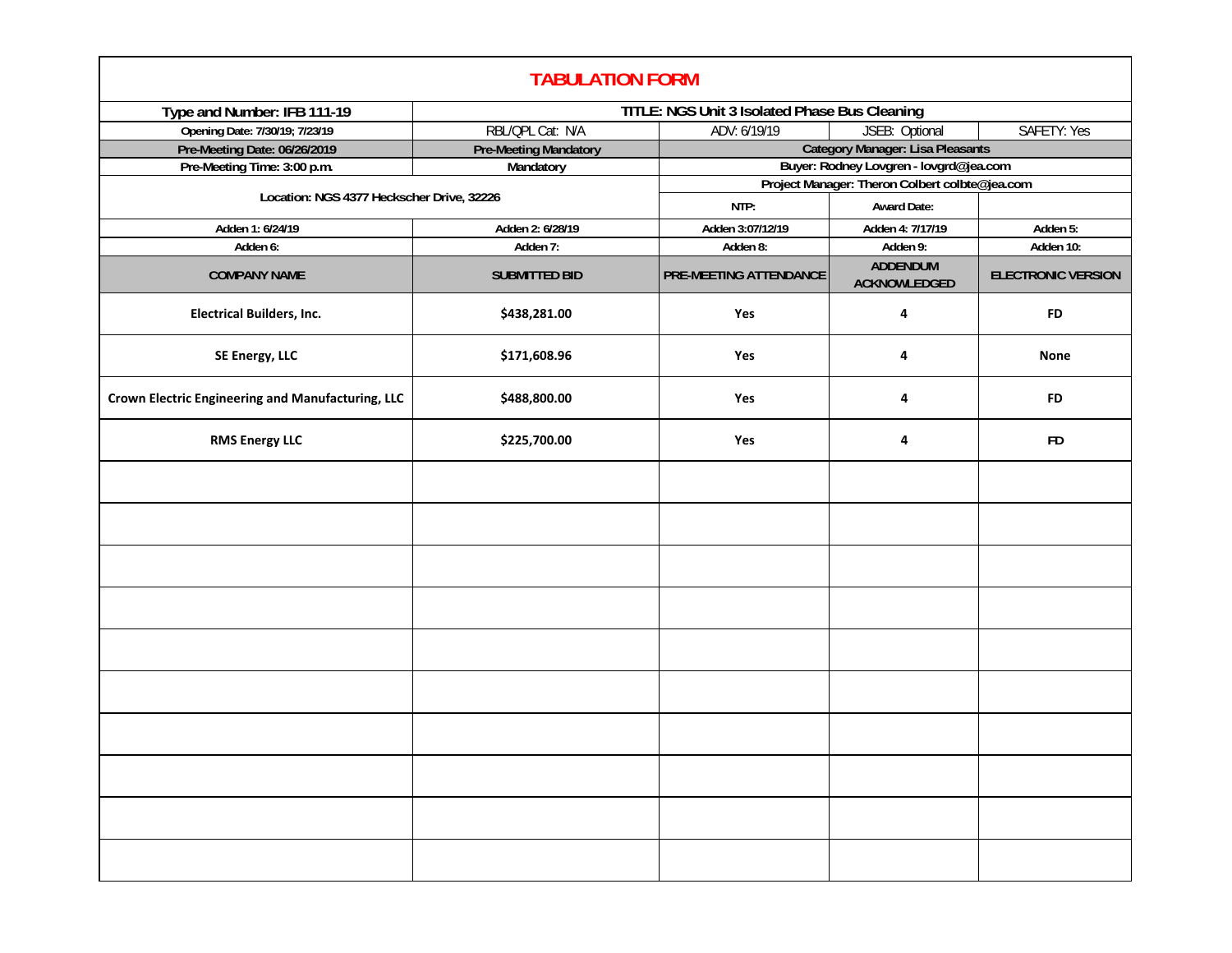| <b>TABULATION FORM</b>                                                          |                                                   |                                  |                                 |                           |  |
|---------------------------------------------------------------------------------|---------------------------------------------------|----------------------------------|---------------------------------|---------------------------|--|
| Type and Number: ITN 117-19                                                     | TITLE: Wood Utility Poles for JEA Inventory Stock |                                  |                                 |                           |  |
| Opening Date: 07/30/2019                                                        | RBL/QPL Cat: N/A                                  | ADV: 07/08/2019                  | JSEB: N/A                       | SAFETY: N/A               |  |
| Pre-Meeting Date: 07/18/2019                                                    | Pre-Meeting Mandatory or Optional:                | Category Manager: Kenny Pearson  |                                 |                           |  |
| Pre-Meeting Time: 1:00PM                                                        | Optional w/Call In                                |                                  | <b>Buyer: Colin Roddy</b>       |                           |  |
| Location: 21 West Church Street, Bid Office - 1st Floor, Jacksonville, FL 32202 |                                                   |                                  | Coordinator: N/A                |                           |  |
| Teleconference: 1-800-353-1667; Passcode: 449476                                |                                                   | NTP:                             | <b>Award Date:</b>              |                           |  |
| Adden 1: 07/19/2019                                                             | Adden 2: 07/25/2019                               | Adden 3:                         | Adden 4:                        | Adden 5:                  |  |
| Adden 6:                                                                        | Adden 7:                                          | Adden 8:                         | Adden 9:                        | Adden 10:                 |  |
| <b>COMPANY NAME</b>                                                             | <b>SUBMITTED BID</b>                              | PRE-MEETING<br><b>ATTENDANCE</b> | <b>ADDENDUM</b><br>ACKNOWLEDGED | <b>ELECTRONIC VERSION</b> |  |
| <b>Ace Pole Company</b>                                                         | <b>Received</b>                                   | No                               | $\overline{2}$                  | <b>FD</b>                 |  |
| Koppers Utility & Industrial Products Inc                                       | <b>Received</b>                                   | No                               | $\overline{2}$                  | <b>FD</b>                 |  |
| Gresco                                                                          | <b>Received</b>                                   | Yes                              | $\mathbf{2}$                    | <b>FD</b>                 |  |
|                                                                                 |                                                   |                                  |                                 |                           |  |
|                                                                                 |                                                   |                                  |                                 |                           |  |
|                                                                                 |                                                   |                                  |                                 |                           |  |
|                                                                                 |                                                   |                                  |                                 |                           |  |
|                                                                                 |                                                   |                                  |                                 |                           |  |
|                                                                                 |                                                   |                                  |                                 |                           |  |
|                                                                                 |                                                   |                                  |                                 |                           |  |
|                                                                                 |                                                   |                                  |                                 |                           |  |
|                                                                                 |                                                   |                                  |                                 |                           |  |
|                                                                                 |                                                   |                                  |                                 |                           |  |
|                                                                                 |                                                   |                                  |                                 |                           |  |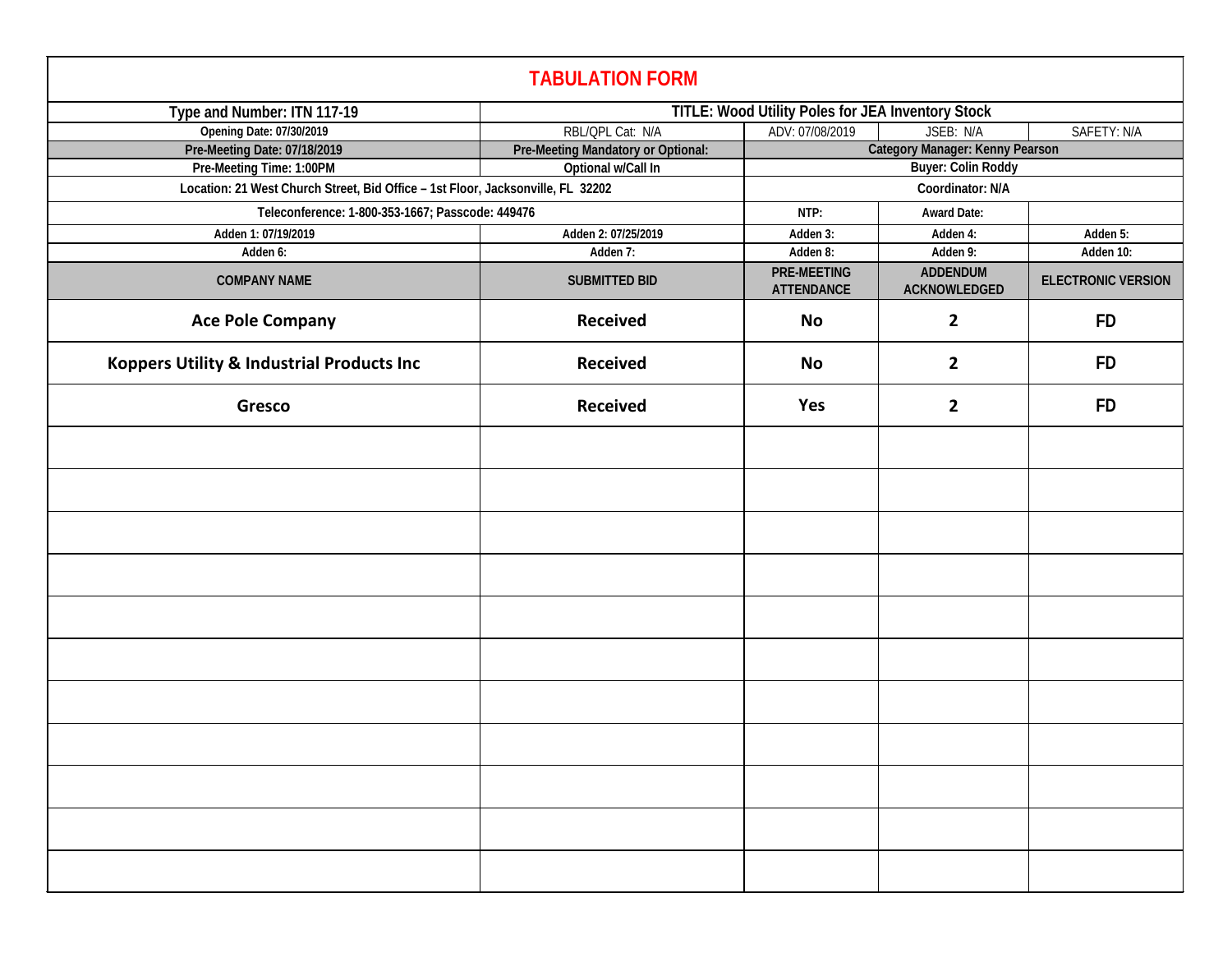| <b>TABULATION FORM</b>                  |                                       |                                          |                     |                           |  |
|-----------------------------------------|---------------------------------------|------------------------------------------|---------------------|---------------------------|--|
| Type and Number: ITN 122-19             | TITLE: 2019 HP 3Par Storage Equipment |                                          |                     |                           |  |
| Opening Date: 07/30/19                  | RBL/QPL Cat: N/A                      | ADV: 07/22/19<br>JSEB: N/A<br>SAFETY: No |                     |                           |  |
| Pre-Meeting Date: N/A                   | Pre-Meeting Mandatory or Optional:    | Category Manager: Nathan Woyak           |                     |                           |  |
| Pre-Meeting Time: N/A                   |                                       | 0Buyer: Brooke Garland                   |                     |                           |  |
| Location: N/A                           | <b>Coordinator: Maria Benavides</b>   |                                          |                     |                           |  |
| Teleconference: DIAL IN:PASSCODE: .     |                                       | NTP:                                     | <b>Award Date:</b>  |                           |  |
| Adden 1: 07/19/19                       | Adden 2: 07/22/19                     | Adden 3: 07/22/19                        | Adden 4: 07/23/19   | Adden 5: 07/25/19         |  |
| Adden 6:                                | Adden 7:                              | Adden 8:                                 | Adden 9:            | Adden 10:                 |  |
|                                         |                                       | <b>PRE-MEETING</b>                       | <b>ADDENDUM</b>     |                           |  |
| <b>COMPANY NAME</b>                     | <b>SUBMITTED BID</b>                  | <b>ATTENDANCE</b>                        | <b>ACKNOWLEDGED</b> | <b>ELECTRONIC VERSION</b> |  |
| <b>Presidio Networked Solutions LLC</b> | <b>Received</b>                       | N/A                                      | 5                   | <b>Flash Drive</b>        |  |
| <b>CDW Government LLC</b>               | <b>Received</b>                       | N/A                                      | 5                   | <b>Flash Drive</b>        |  |
|                                         |                                       |                                          |                     |                           |  |
|                                         |                                       |                                          |                     |                           |  |
|                                         |                                       |                                          |                     |                           |  |
|                                         |                                       |                                          |                     |                           |  |
|                                         |                                       |                                          |                     |                           |  |
|                                         |                                       |                                          |                     |                           |  |
|                                         |                                       |                                          |                     |                           |  |